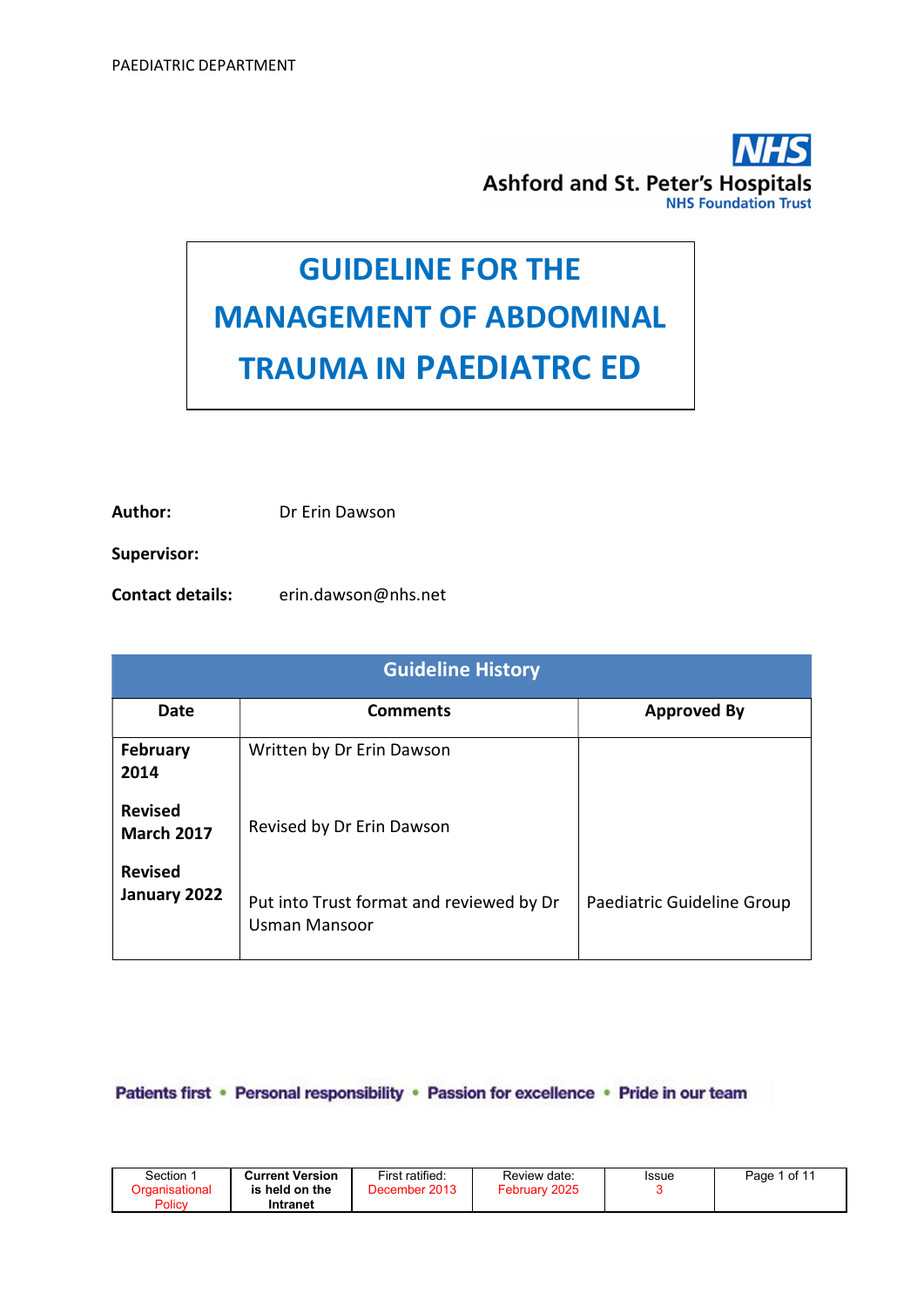#### **Contents**

Page

- 1. Guideline
	- a. Introduction

b.

- 2. Supporting References
- 3. Supporting Trust Guidelines
- 4. Guideline Governance
	- a. Scope
	- b. Purpose
	- c. Duties and Responsibilities
	- d. Approval and Ratification
	- e. Dissemination and Implementation
	- f. Review and Revision Arrangements
	- g. Equality Impact Assessment
	- h. Document Checklist
- 5. Appendices

1.

| Section               | <b>Current Version</b> | First ratified: | Review date:  | Issue | Page 2 of 11 |
|-----------------------|------------------------|-----------------|---------------|-------|--------------|
| <b>Organisational</b> | is held on the         | December 2013   | February 2025 |       |              |
| Policy                | Intranet               |                 |               |       |              |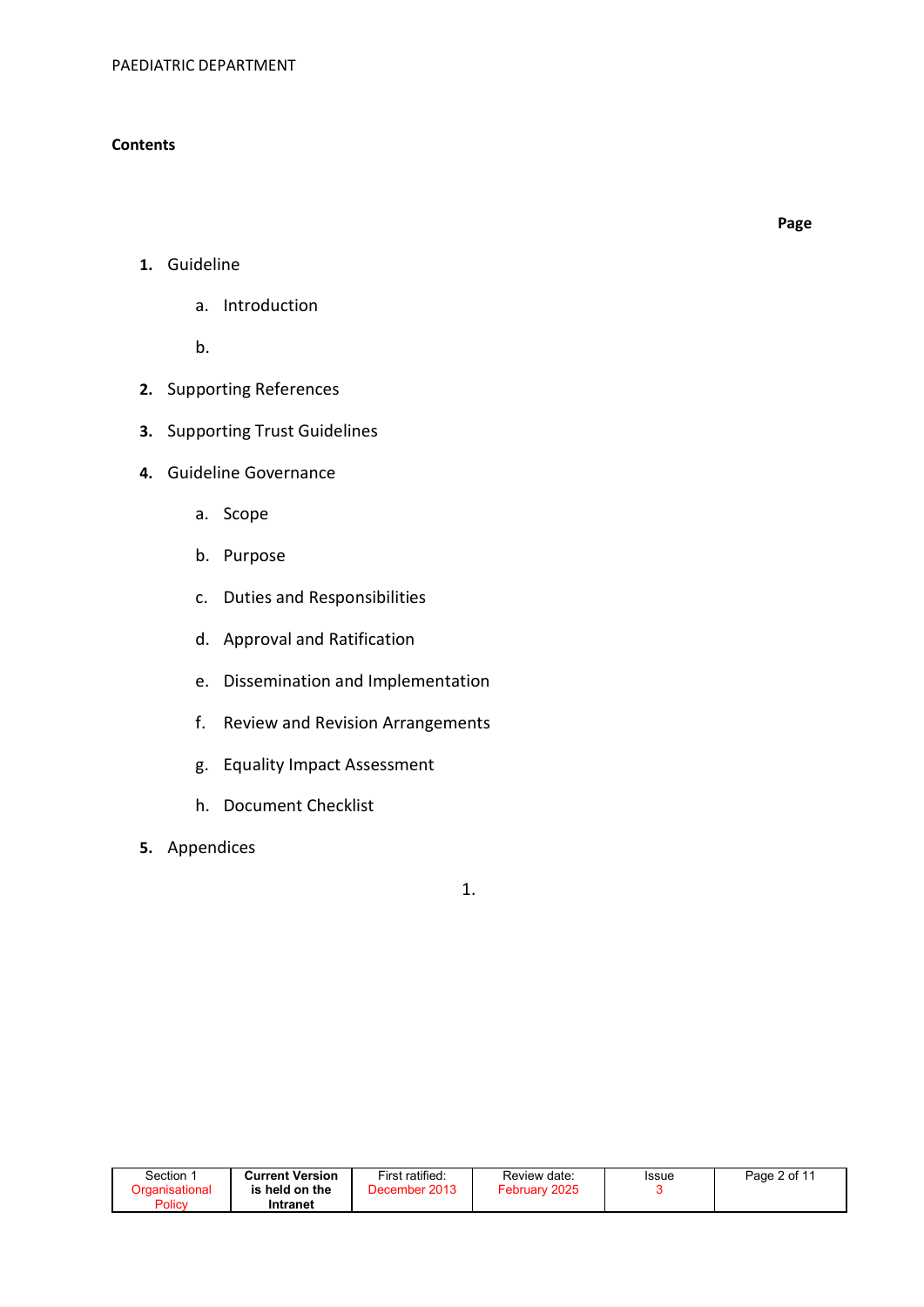# Guideline for the Management of Abdominal Trauma on Paediatric ED

#### **Introduction**

Abdominal trauma is not common, but the severity of injury is often underestimated and a high level of suspicion is required This guideline aims to increase the awareness of the mechanisms of injury, and outline the initial management.

#### Abdominal Trauma

Blunt trauma causes the majority of abdominal injuries in children

- $\bullet$  RTC
- Recreational activities
	- o Contact sports
	- o Bicycle or scooter handlebar injuries
	- o Horse riding
	- o Fall from a height

#### A high index of suspicion is necessary to ensure abdominal trauma is not missed

Abdominal contents are very susceptible to injury in childhood

- Relatively thin abdominal wall
- Diaphragm more horizontal causing the liver and spleen to lie lower and more horizontally
- Ribs are more elastic and offer less protection to liver and spleen
- Bladder is more intra-abdominal rather than pelvic
- Respiratory compromise may occur due to diaphragmatic splinting or irritation

| Section∵ | <b>Current Version</b> | First ratified: | Review date:  | Issue | Page 3 of 11 |
|----------|------------------------|-----------------|---------------|-------|--------------|
|          | is held on the         | December 2013   | February 2025 |       |              |
| Policy   | Intranet               |                 |               |       |              |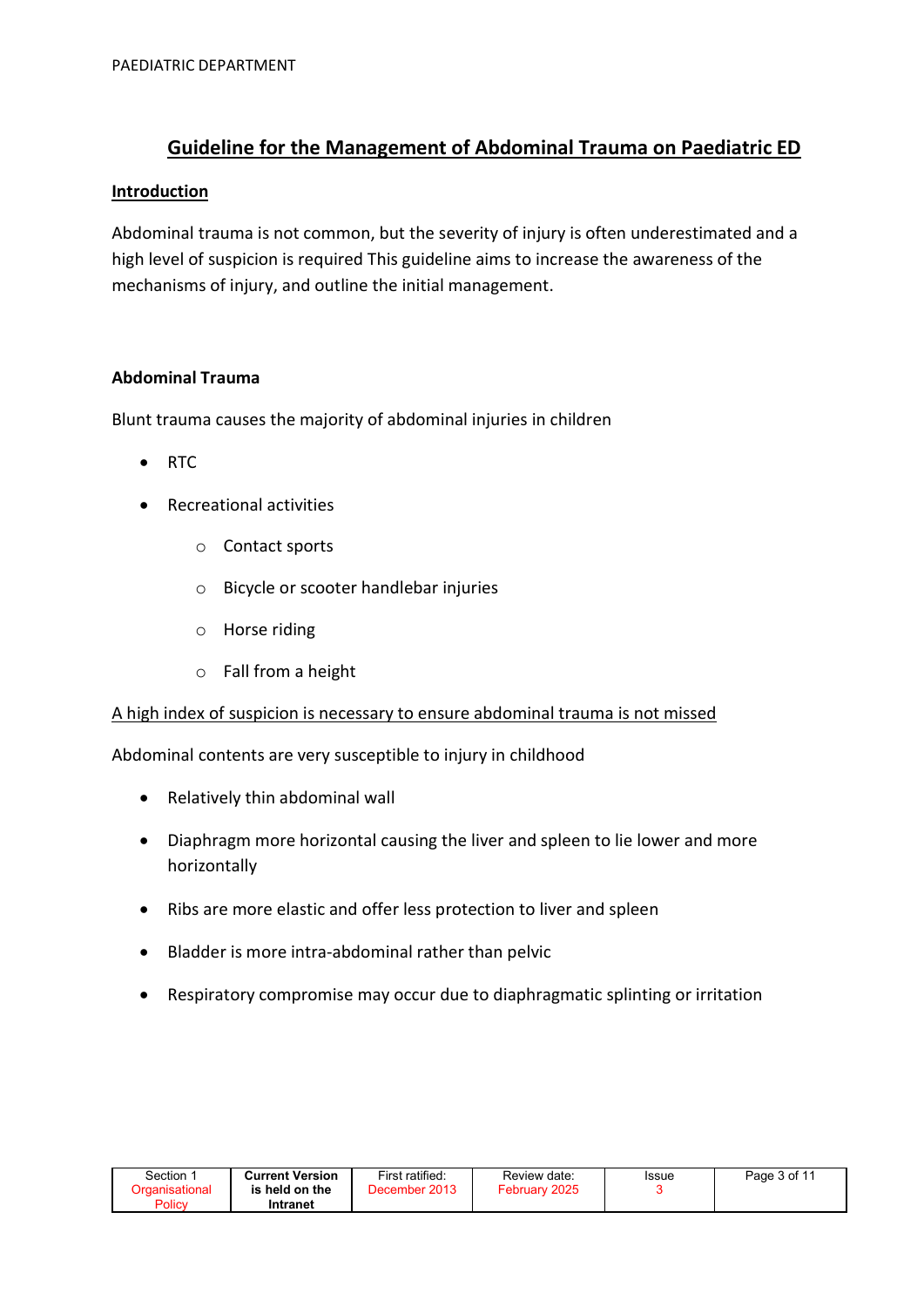#### **History**

An accurate history of the mechanism of injury is required

- Rapid deceleration e g RTC causes abdominal compression
- Direct blow from punching or handlebar injury may damage solid organs
- Straddling injuries with perineal haematoma or urethral bleeding may indicate bladder injury

#### Examination

Inspection

- Bruising
- Lacerations
- Penetrating wounds

NB major trauma can occur without bruising, but its presence makes serious injury more likely. Any abdominal bruising should be considered significant.

Palpation

- Tenderness
- Rigidity

#### Auscultation

Bowel sounds

Rectal and vaginal examinations are rarely indicated in the injured child

The abdomen may be more easily assessed if it is decompressed with NG tube

Catheterisation of the bladder should take into account any possible urethral injury

| Section                  | <b>Current Version</b>     | First ratified: | Review date:  | Issue | Page 4 of 11 |
|--------------------------|----------------------------|-----------------|---------------|-------|--------------|
| Organisational<br>Policy | is held on the<br>Intranet | December 2013   | February 2025 |       |              |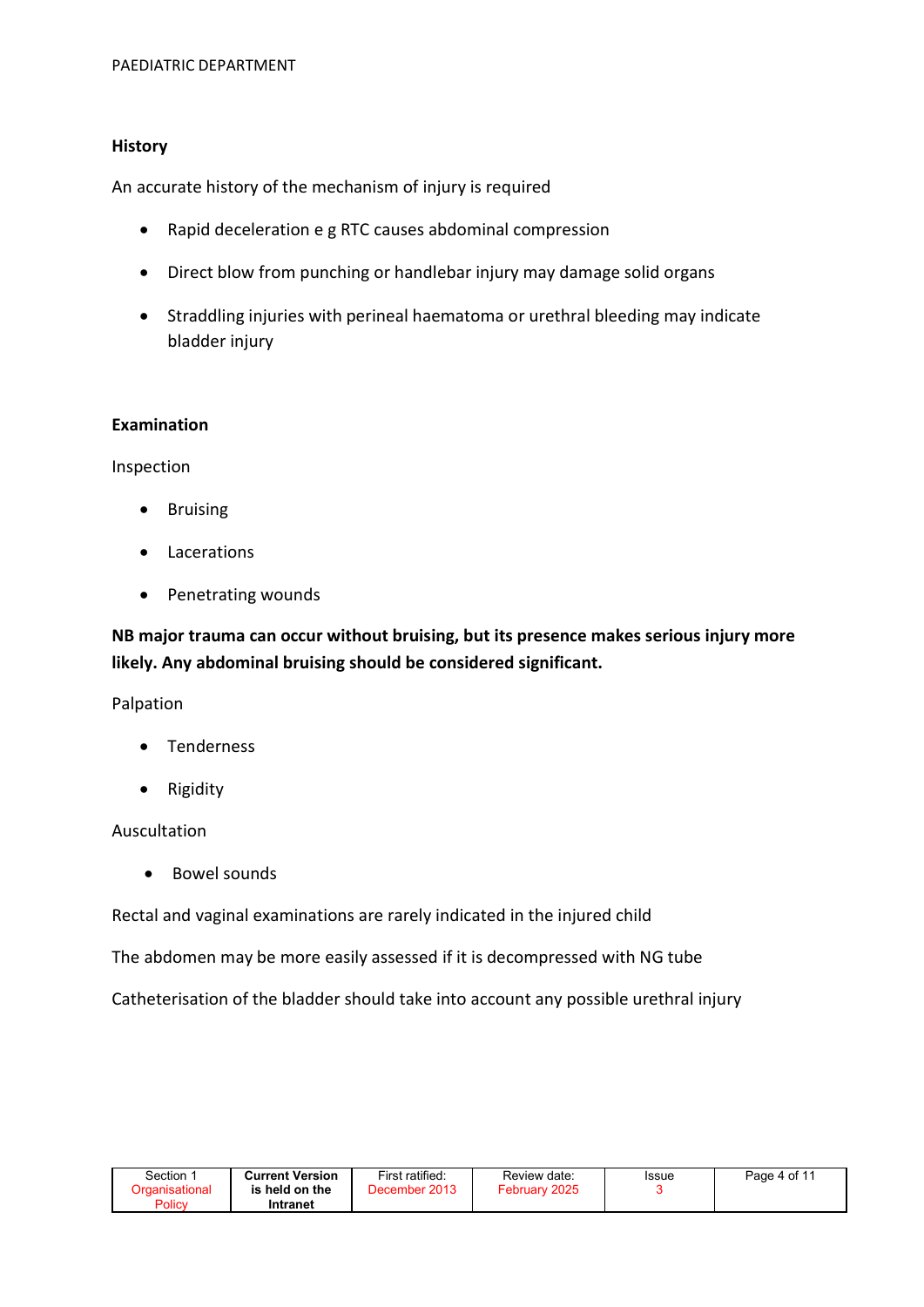#### Investigations

Blood

- FBC
- $\bullet$  U&E
- Amylase
- Group & Save
- Clotting screen
- Urinalysis

#### Imaging

- o Plain films of chest, abdomen and pelvis are not adequate to rule out intra-abdominal injury
- o Single contrast CT of the abdomen is the investigation of choice
	- o Identifies solid organ injury
	- o Confirms renal perfusion
	- o Free air in the peritoneum is pathognomonic of perforated viscus
	- o Significant free fluid without solid organ damage suggests bowel, or, less commonly, bladder injury

## **Ultrasound**

o FAST scanning is commonly used in A&E departments, but a normal early scan does not exclude trauma

#### Management

Most children are managed conservatively with analgesia, fluids and repeated assessment

A surgeon who is trained to operate on the paediatric abdomen should be available, if not the child should be transferred to another centre

| Section<br>Policy | <b>Current Version</b><br>is held on the<br>Intranet | First ratified:<br>December 2013 | Review date:<br>February 2025 | <b>Issue</b> | Page 5 of 11 |
|-------------------|------------------------------------------------------|----------------------------------|-------------------------------|--------------|--------------|
|-------------------|------------------------------------------------------|----------------------------------|-------------------------------|--------------|--------------|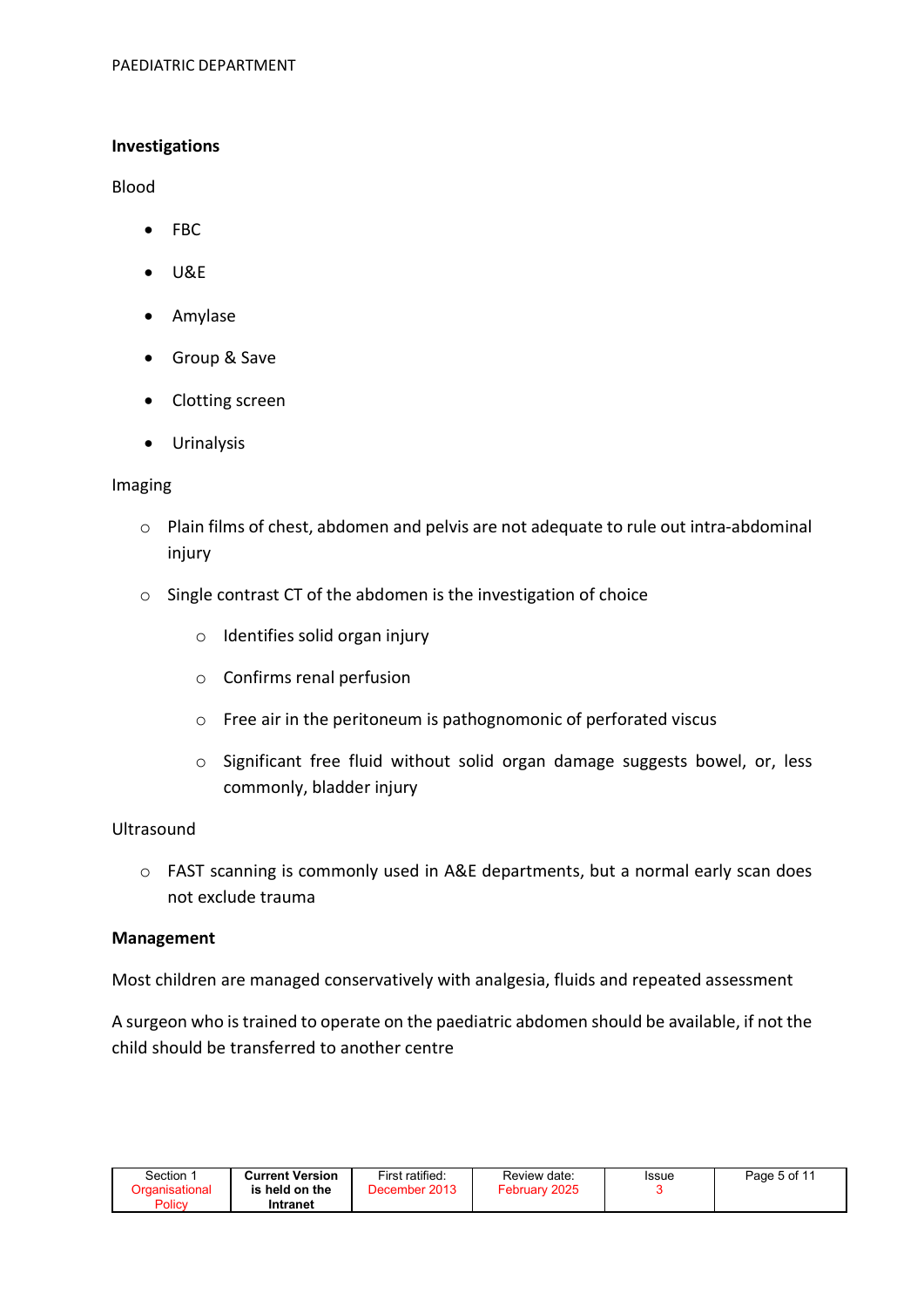## Indications for operative intervention

- o Refractory shock with evidence of solid organ injury on CT
- o Penetrating injury
- o Bowel perforation

# 2. Supporting References

APLS Edition 5E

ILCOR 2020

# 3. Supporting relevant trust guidelines

None available

| Section $\, \dot{} \,$ | <b>Current Version</b> | First ratified:  | Review date:     | Issue | Page 6 of 11 |
|------------------------|------------------------|------------------|------------------|-------|--------------|
| Drɑanisational         | is held on the         | 2013<br>December | 2025<br>February |       |              |
| Policy                 | Intranet               |                  |                  |       |              |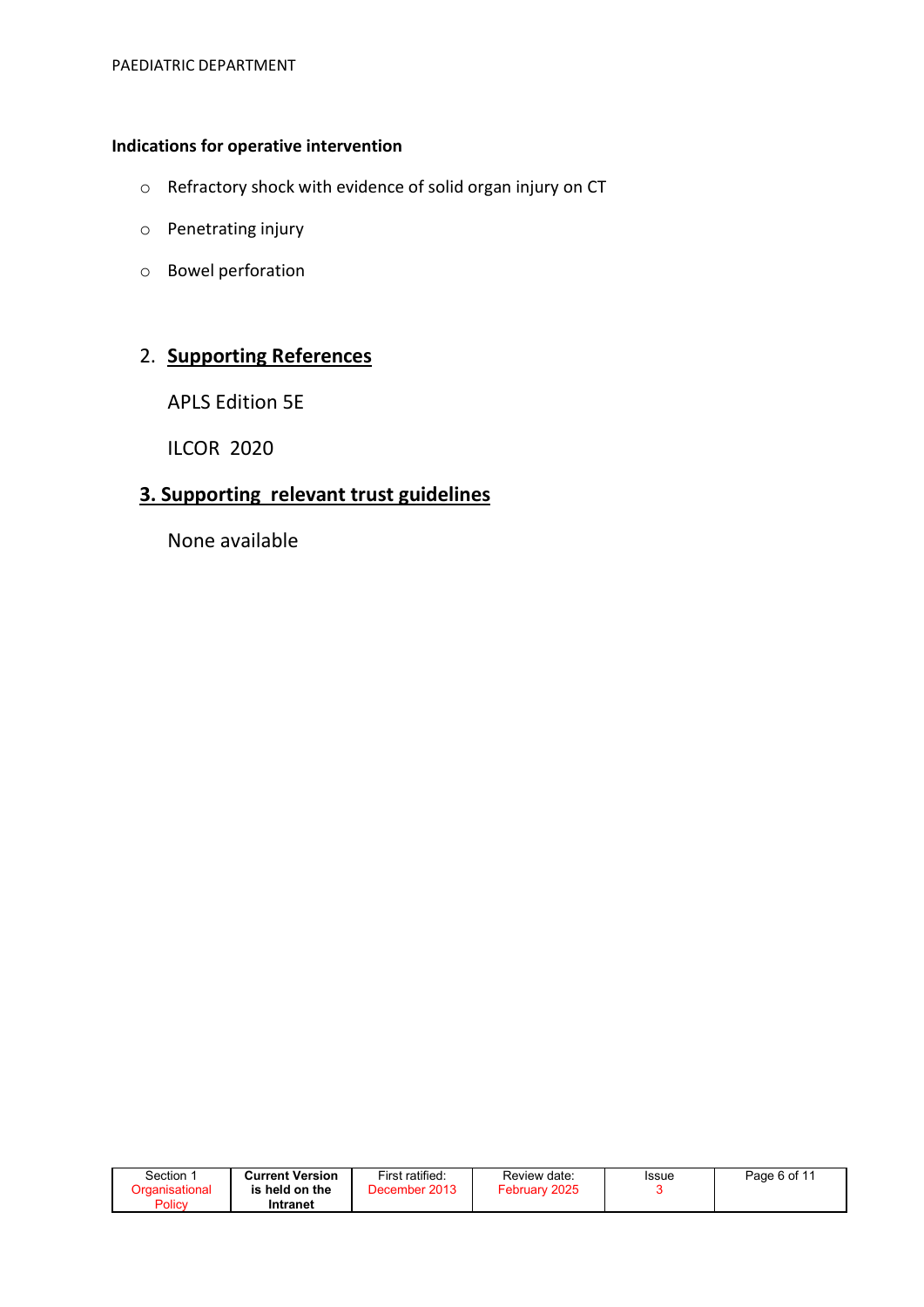## 2. Guideline Governance

## a. Scope

This guideline is relevant to all staff caring for all children from 0-18 years old across the emergency department, inpatient ward and outpatient department.

## b. Purpose

- i. This guidelines aims to facilitate a common approach to the management of children. At times deviation from the guideline may be necessary, this should be documented and is the responsibility of the attending consultant.
- ii. This guideline is subject to regular review to ensure ongoing evidence based practice.

## c. Duties and Responsibilities

All healthcare professionals responsible for the care of all children 0-18years should be aware of practice according to this guideline.

## d. Approval and Ratification

This guideline will be approved and ratified by the Paediatric Guidelines Group.

#### e. Dissemination and Implementation

- i. This guideline will be uploaded to the trust intranet 'Paediatric Guidelines' page and thus available for common use.
- ii. This guideline will be shared as part of ongoing education within the Paediatric Department for both medical and nursing staff.
- iii. All members of staff are invited to attend and give comments on the guideline as part of the ratification process.

## f. Review and Revision Arrangements

- a. This policy will be reviewed on a 3 yearly basis by the appropriate persons.
- b. If new information comes to light prior to the review date, an earlier review will be prompted.
- c. Amendments to the document shall be clearly marked on the document control sheet and the updated version uploaded to the intranet. Minor amendments will be ratified through the Paediatric Guidelines Group. A minor amendment would consist of no major change in process, and includes but is not limited to, amendments to documents within the appendices.

| Section 1      | <b>Current Version</b> | First ratified: | Review date:  | <b>Issue</b> | Page 7 of 11 |
|----------------|------------------------|-----------------|---------------|--------------|--------------|
| Organisational | is held on the         | December 2013   | February 2025 |              |              |
| Policy         | Intranet               |                 |               |              |              |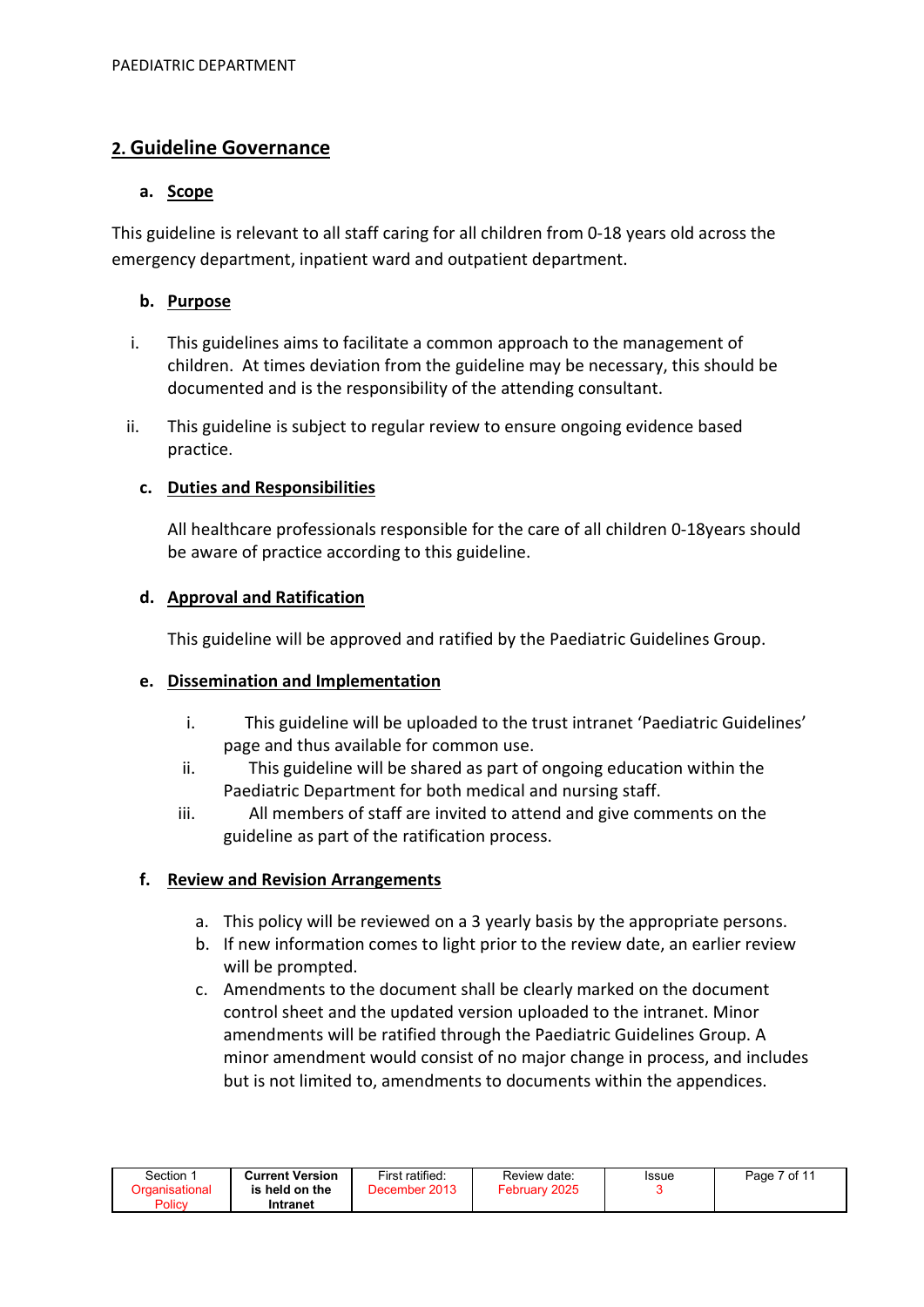#### g. Equality Impact Assessment

#### Background

Who was involved in the Equality Impact Assessment

Author and the supervising consultants.

#### Methodology

- A brief account of how the likely effects of the policy was assessed (to include race and ethnic origin, disability, gender, culture, religion or belief, sexual orientation, age)
- The data sources and any other information used
- The consultation that was carried out (who, why and how?)

All groups of staff and patients were taken into consideration and there is no bias towards or against any particular group.

#### Key Findings

- Describe the results of the assessment
- Identify if there is adverse or a potentially adverse impacts for any equalities groups

There is no evidence of discrimination.

#### **Conclusion**

• Provide a summary of the overall conclusions

There is no evidence of discrimination.

#### Recommendations

- State recommended changes to the proposed policy as a result of the impact assessment
- Where it has not been possible to amend the policy, provide the detail of any actions that have been identified
- Describe the plans for reviewing the assessment

This guideline is appropriate for use.

| Section ∵<br>Organisational<br>Policy | <b>Current Version</b><br>is held on the<br>Intranet | First ratified:<br>December 2013 | Review date:<br>February 2025 | Issue | Page 8 of 11 |
|---------------------------------------|------------------------------------------------------|----------------------------------|-------------------------------|-------|--------------|
|                                       |                                                      |                                  |                               |       |              |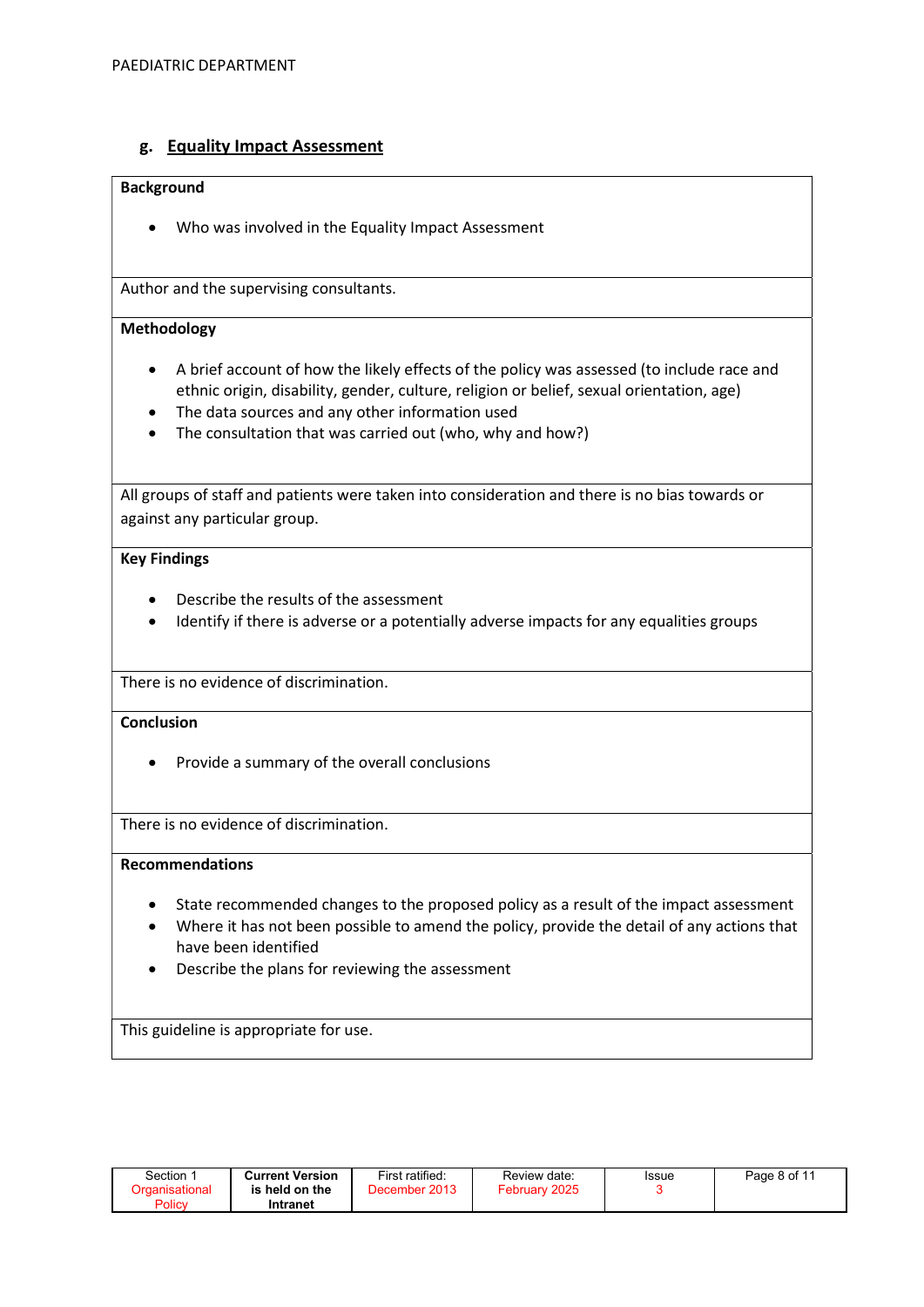## h. Document Checklist

To be completed (electronically) and attached to any document which guides practice when submitted to the appropriate committee for approval or ratification.

#### Title of the document:

#### Guideline for the Management of Abdominal Trauma in Paediatric ED

#### Policy (document) Author: Dr Erin Dawson

#### Executive Director: N/A

|           |                                                                                   | Yes/No/<br>Unsure/NA | <b>Comments</b> |
|-----------|-----------------------------------------------------------------------------------|----------------------|-----------------|
| <u>1.</u> | <b>Title</b>                                                                      |                      |                 |
|           | Is the title clear and unambiguous?                                               | <b>Yes</b>           |                 |
|           | Is it clear whether the document is a<br>guideline, policy, protocol or standard? | Yes                  |                 |
| 2.        | Scope/Purpose                                                                     |                      |                 |
|           | Is the target population clear and<br>unambiguous?                                | Yes                  |                 |
|           | Is the purpose of the document clear?                                             | Yes                  |                 |
|           | Are the intended outcomes described?                                              | <b>Yes</b>           |                 |
|           | Are the statements clear and unambiguous?                                         | <b>Yes</b>           |                 |
| 3.        | <b>Development Process</b>                                                        |                      |                 |
|           | Is there evidence of engagement with<br>stakeholders and users?                   | <b>Yes</b>           |                 |
|           | Who was engaged in a review of the<br>document (list committees/ individuals)?    | Yes                  |                 |
|           | Has the policy template been followed (i.e. is<br>the format correct)?            | Yes                  |                 |
| <u>4.</u> | <b>Evidence Base</b>                                                              |                      |                 |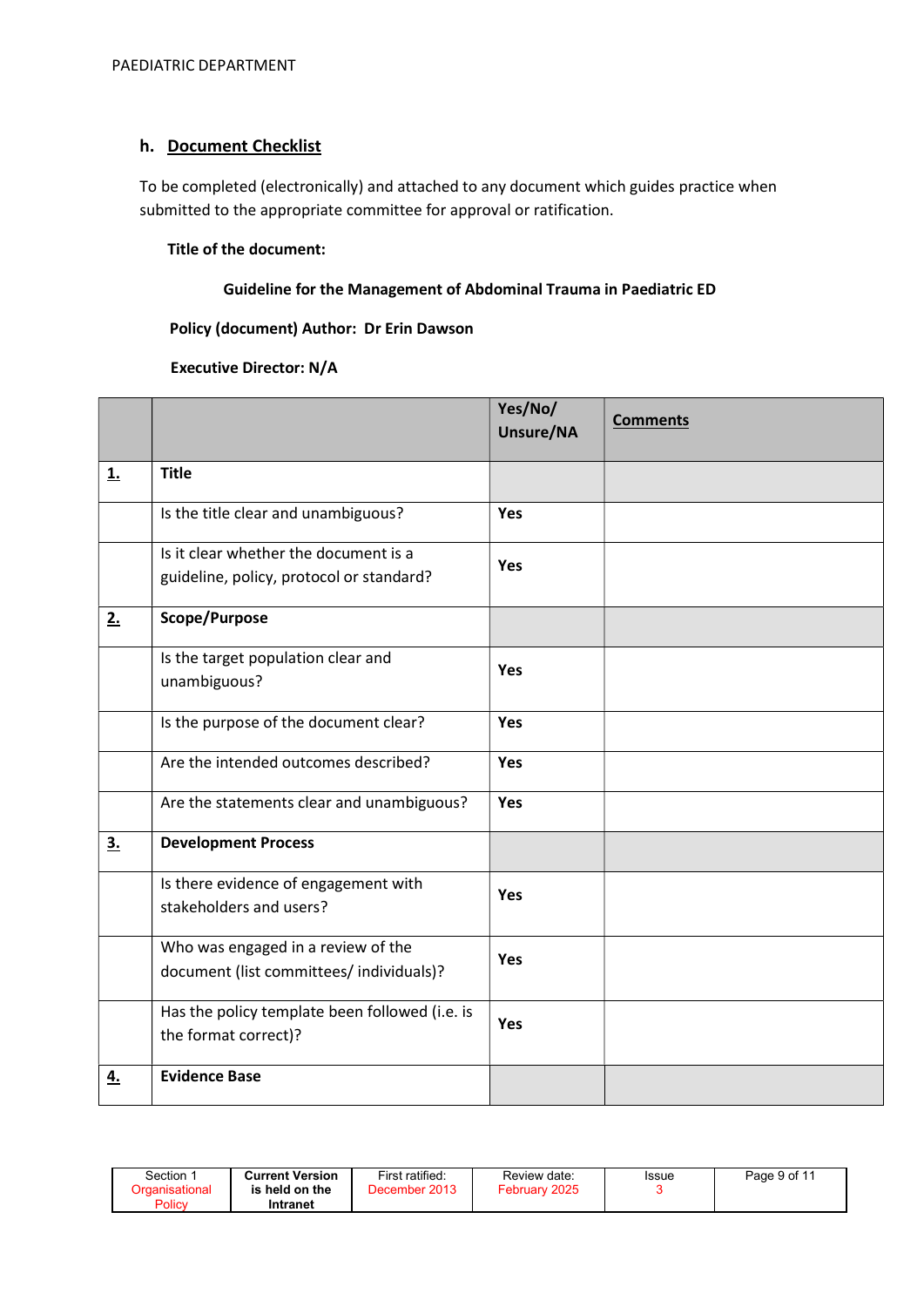|            |                                                    | Yes/No/   | <b>Comments</b>                    |
|------------|----------------------------------------------------|-----------|------------------------------------|
|            |                                                    | Unsure/NA |                                    |
|            | Is the type of evidence to support the             | Yes       |                                    |
|            | document identified explicitly?                    |           |                                    |
|            | Are local/organisational supporting                | Yes       |                                    |
|            | documents referenced?                              |           |                                    |
| <u>5.</u>  | <b>Approval</b>                                    |           |                                    |
|            | Does the document identify which                   |           |                                    |
|            | committee/group will approve/ratify it?            | Yes       |                                    |
|            | If appropriate, have the joint human               |           |                                    |
|            | resources/staff side committee (or                 | Yes       |                                    |
|            | equivalent) approved the document?                 |           |                                    |
| 6.         | <b>Dissemination and Implementation</b>            |           |                                    |
|            | Is there an outline/plan to identify how this      | Yes       |                                    |
|            | will be done?                                      |           |                                    |
|            | Does the plan include the necessary                | Yes       |                                    |
|            | training/support to ensure compliance?             |           |                                    |
| <u>7.</u>  | <b>Process for Monitoring Compliance</b>           |           |                                    |
|            | Are there measurable standards or KPIs to          |           |                                    |
|            | support monitoring compliance of the               | Yes       |                                    |
|            | document?                                          |           |                                    |
| 8.         | <b>Review Date</b>                                 |           |                                    |
|            | Is the review date identified and is this          | Yes       | 2025                               |
|            | acceptable?                                        |           |                                    |
| <u>9.</u>  | <b>Overall Responsibility for the Document</b>     |           |                                    |
|            | Is it clear who will be responsible for            |           |                                    |
|            | coordinating the dissemination,                    | Yes       | <b>Paediatric Guidelines Group</b> |
|            | implementation and review of the<br>documentation? |           |                                    |
|            |                                                    |           |                                    |
| <u>10.</u> | <b>Equality Impact Assessment (EIA)</b>            |           |                                    |

| Section<br><b>Current Version</b><br>is held on the<br><b>Praanisationa</b><br>Policy<br>Intranet | First ratified:<br>December 2013 | Review date:<br>2025<br>February | Issue | Page 10 of 11 |
|---------------------------------------------------------------------------------------------------|----------------------------------|----------------------------------|-------|---------------|
|---------------------------------------------------------------------------------------------------|----------------------------------|----------------------------------|-------|---------------|